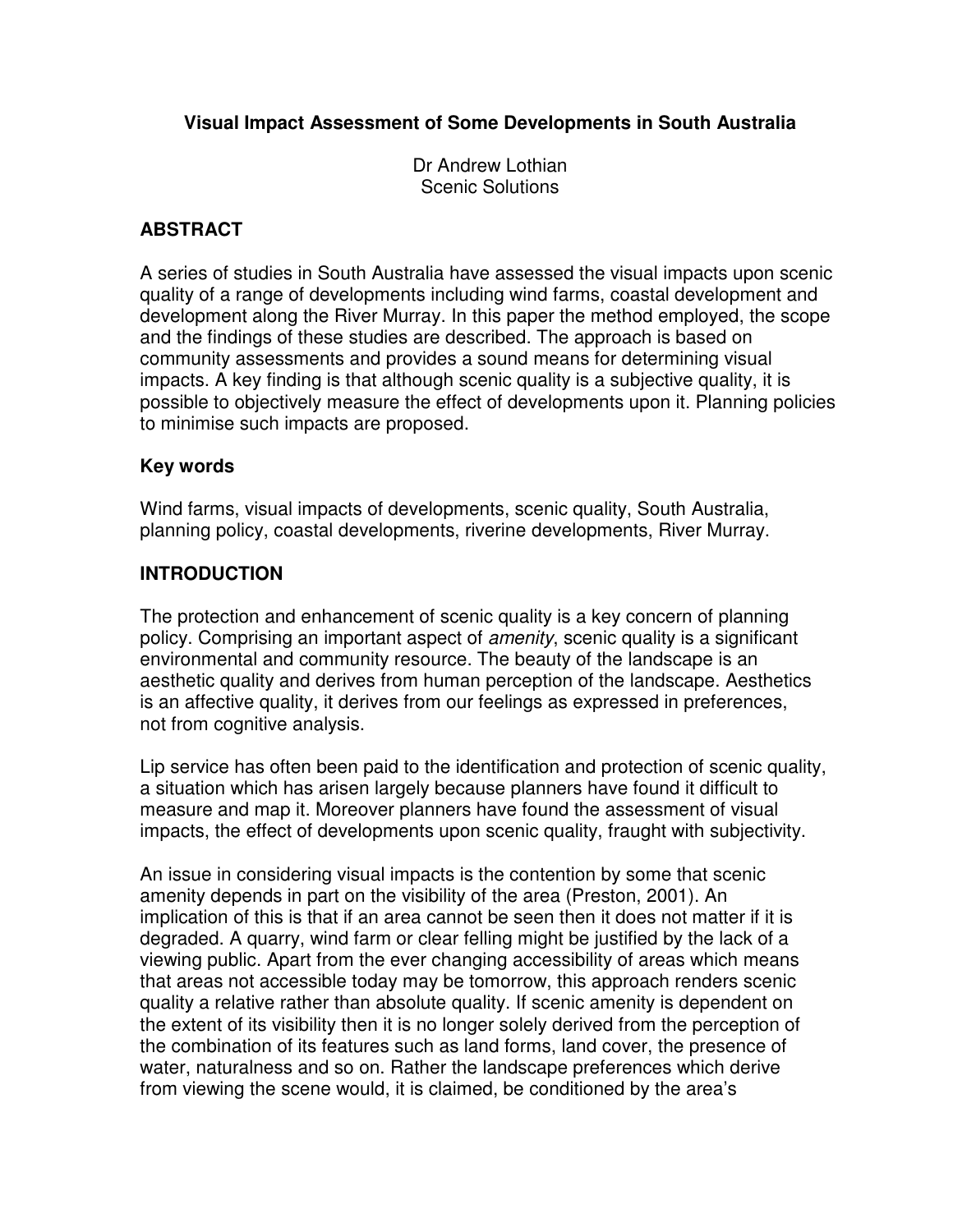accessibility and visibility. I believe that the visibility of an area is irrelevant to the perceived scenic quality that is present and the presence of viewpoints and the number of people that view the area are not pertinent. Paradoxically an area can be of high scenic quality even though it may be difficult to access and view.

A method developed to measure and map scenic quality at a regional scale, based on community preferences, has also assessed the visual impacts of developments in a range of landscapes (Lothian 2000, 2005a & b, 2006, 2007). These developments have been potential wind farms in coastal and agricultural areas, and housing and other developments on the South Australian coast and along the River Murray. This paper describes the method and results of these studies. It includes the recommendations that were made to the clients regarding the possible solutions to minimise the visual impacts of such developments.

# **APPROACH**

Two alternative methods were employed to assess visual impact:

- 1. Photographs with and without the developments were presented in random order and respondents rated the scenic quality of each scene on a 1 (low) to 10 (high) scale. The difference between the two ratings provided an indication of the significance of the visual impact. This method was used to assess coastal developments and wind farms.
- 2. Respondents rated photographs with the development on a bipolar like:dislike scale of 1 – 9 grades. The grades provided a direct indication of visual impact. This method was used for developments along the River Murray.

The results from the two approaches are not comparable as they use differing scales and approaches, the first being a continuous scale and the second a Likert bi-polar scale. Photographs of the subject areas were taken with 50 mm lens or equivalent (for digital camera). The author was responsible for the photography and the selection of photographs for the surveys. The survey photographs were selected to represent the range of landscapes present in each region and to provide an uncomplicated scene for rating purposes. Participants viewing the scenes via the Internet viewed the same image in terms of size, shape and colour.

Although both windfarms and developments on the coast and River Murray were occasionally covered in the media, none were particularly prevalent at the time of the surveys.

The attributes of the surveys are summarised by Table 1.

# **Table 1 Summary of visual impact surveys**

| Developments Sites |                                     | Scenes | Instrument/date  | Reponses  |
|--------------------|-------------------------------------|--------|------------------|-----------|
| Potential wind     | 60 scenes without wind farm, 60 150 |        | Continuous scale | Total 454 |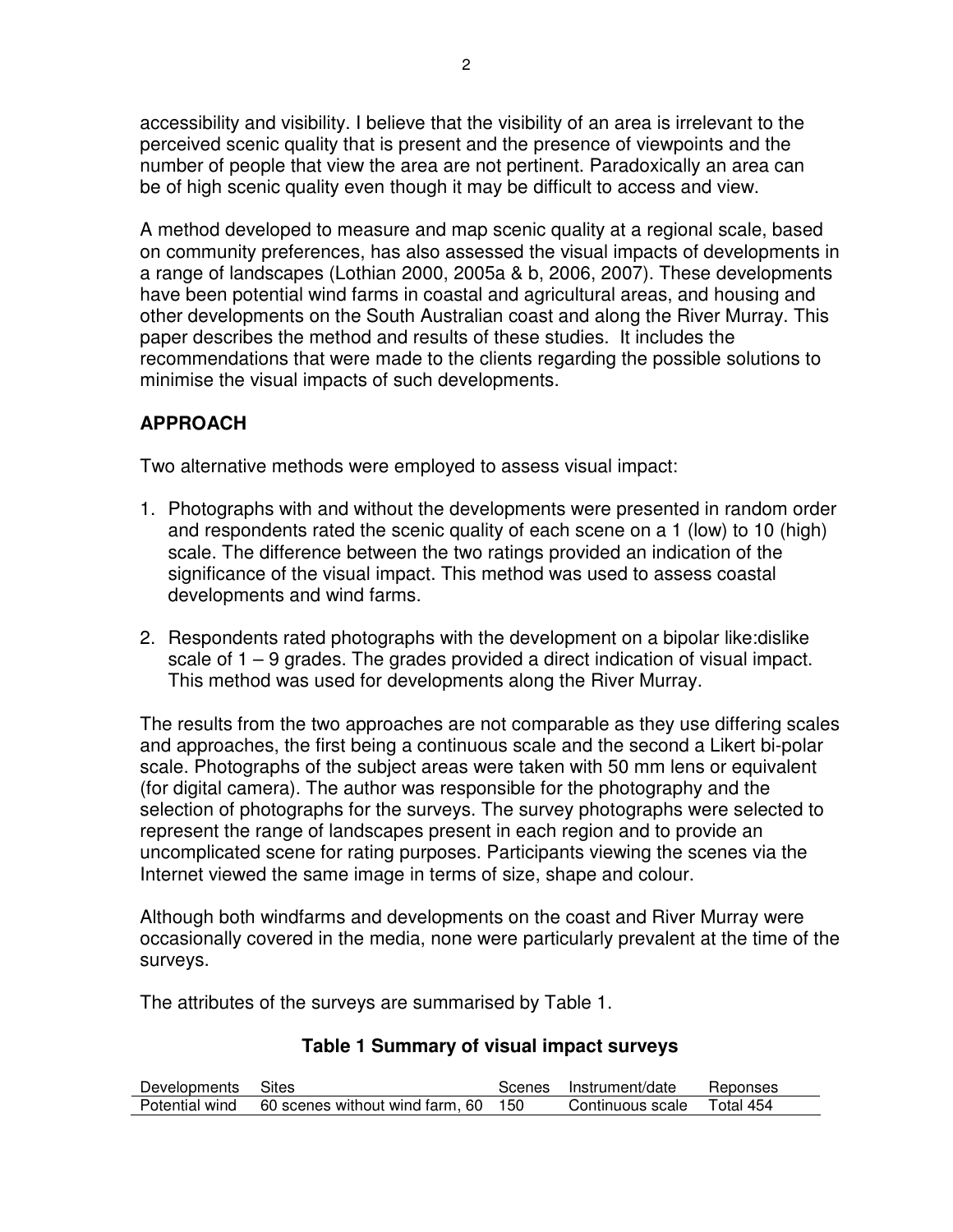| farms in<br>coastal and<br>agricultural<br>locations | scenes with wind farm plus<br>scenes to assess: distance (4),<br>number of turbines (9), & colour<br>of turbines (17)           |    | Groups (137)<br>CD (37)<br>Internet (280)<br>June – August<br>2003 | Analysed 377<br>5% sample<br>error                          |
|------------------------------------------------------|---------------------------------------------------------------------------------------------------------------------------------|----|--------------------------------------------------------------------|-------------------------------------------------------------|
| Actual and<br>potential<br>coastal<br>developments   | 41 scenes without development<br>& 41 scenes of housing (36),<br>marinas (3), aquaculture (2).                                  | 82 | Continuous scale<br>Internet<br>May 2005                           | <b>Total 2413</b><br>Analysed 1659<br>2.4% sample<br>error  |
| Actual<br>developments<br>along River<br>Murray      | 80 scenes of housing (35),<br>waterfronts (17),<br>houseboats (14),<br>caravan & recreation parks (10),<br>irrigation pumps (4) | 80 | Likert bi-polar<br>scale<br>Internet<br>$Nov - Dec 2006$           | <b>Total 1427</b><br>Analysed 1259<br>2.76% sample<br>error |

Photoshop™ was used to insert images of developments in the wind farm and coastal development surveys. Care was taken to ensure the images were realistic, appropriately orientated for the site and scaled according to the distance.

Wind turbines were scaled on photographs according to their distance based on an formula derived from photographing a power station chimney from varying distances:  $y = 33.46x^{-1.0446}$  where y = height as measured in mm on A4 size photograph and x = distance in km.

Participants for the wind farm survey were drawn from universities, State Government departments, professional groups and community groups, contacted via emailed invitations to participate.

The coastal and River Murray surveys used the Internet solely for the survey and participants were invited by email to log onto the website containing the surveys. The surveys aimed to gain participation from as wide a range of the community as was achievable with particular emphasis on the region. To this end, the coastal survey was sent to 284 groups and the River Murray survey to over 150 groups that had been identified in these regions. These groups included councils, regional groups, local action planning groups, land management groups, National Parks regional offices and Consultative Committees, Friends of Parks groups, commercial organisations, conservation and community bodies, schools and TAFEs, State-wide organisations, Economic Development Boards, Regional Tourism Associations and State Government departments. The range of bodies provided a broad representation of the community.

The wind farm and River Murray surveys included questions on respondent characteristics for comparison with the South Australian community. The respondents were generally somewhat older and more educated than the South Australian community, but comparison of the results indicated that the participant characteristics had a generally insignificant effect on the ratings.

# **RESULTS**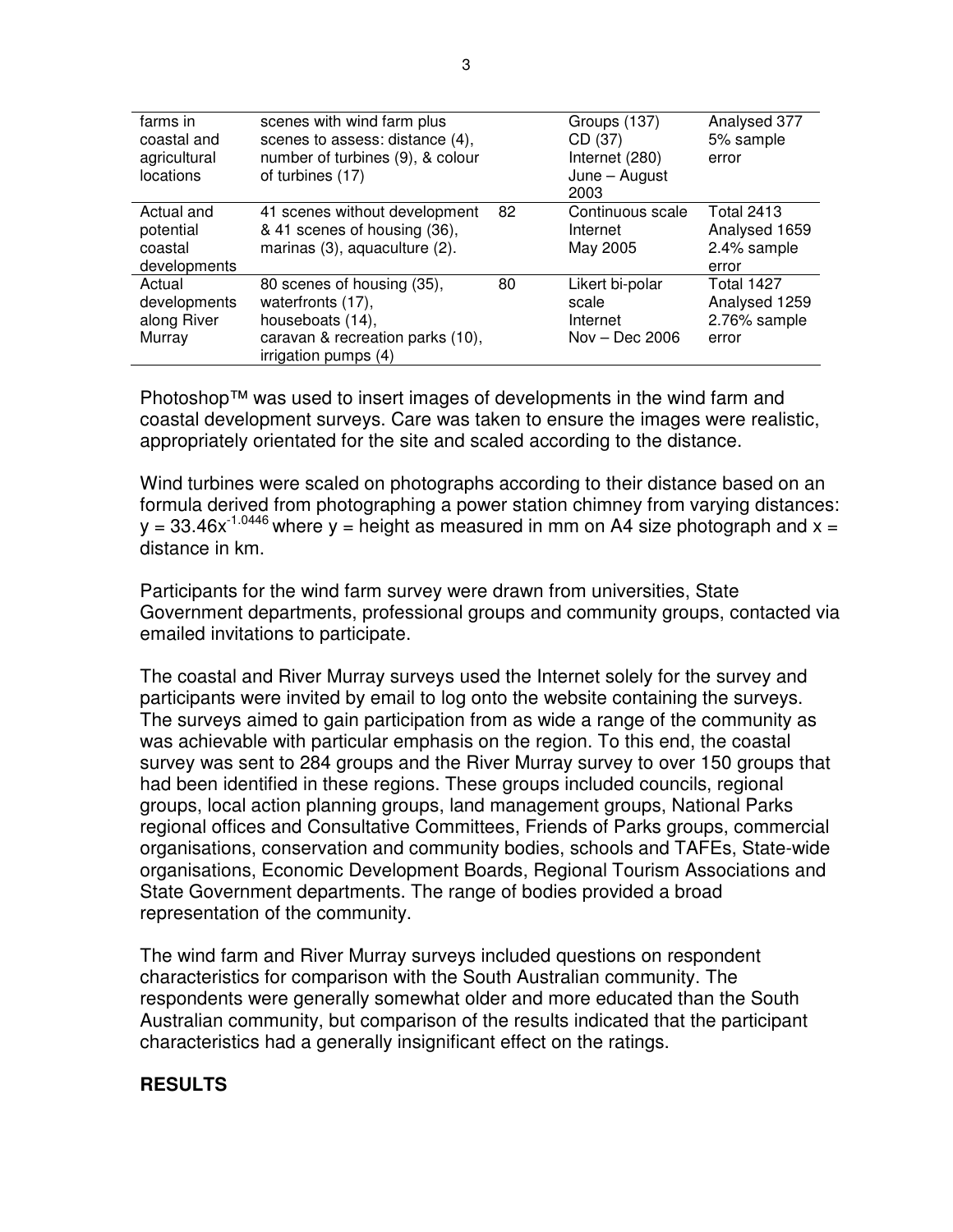#### **Wind farm survey**

The results were analysed separately for the coastal and inland scenes. In all coastal sites the presence of the wind farm diminished the rating of scenic quality. Figure 1 summarises the differences in descending order of rating differences. This indicates the rating of each scene without and with the wind farm. With few exceptions, the difference was largest where the scenic quality was high and narrowed as the rating decreased.









Rating 8.18 Rating 6.46 **Coastal scene (#9) without and with wind farm** 

In agricultural landscapes the presence of wind farms affected areas of high scenic quality but in areas of lower scenic quality the presence of the wind farm actually enhanced scenic quality (Figure 2). This implied that in landscapes of low quality, below 5.1 rating, the presence of the wind farm added interest to an otherwise mediocre landscape and thus enhanced its perceived scenic quality.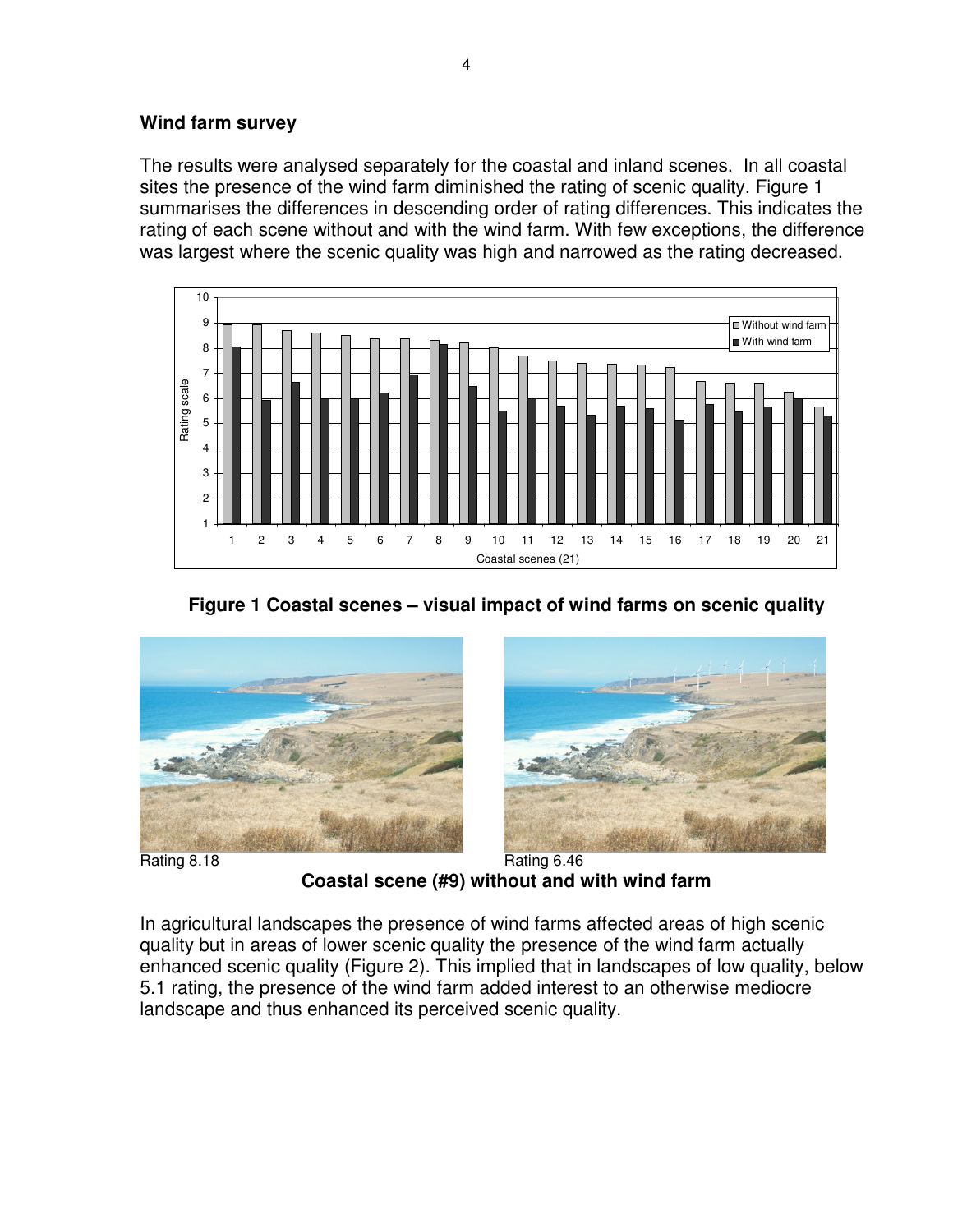

**Figure 2 Agricultural scenes – visual impact of wind farms on scenic quality** 





Rating 3.51 Rating 4.84 **Low scenic quality agricultural scene (#47) near Lake Bonney showing** 

From trend lines derived from the data, Table 2 indicates the expected impact of a wind farm on coastal and agricultural landscapes. For example, the rating of a coastal landscape which rated 8 without a wind farm could be expected to be decrease to a rating of 6.8 with the presence of a wind farm.

**positive influence of wind farm** 

| Landscape rating<br>without wind farm | Coastal landscapes rating<br>with wind farm | Agricultural landscapes<br>rating with wind farm |
|---------------------------------------|---------------------------------------------|--------------------------------------------------|
| 10.0                                  | 7.3                                         |                                                  |
| 9.0                                   | 6.8                                         |                                                  |
| 8.0                                   | 6.2                                         |                                                  |
| 7.0                                   | 5.7                                         | 5.9                                              |
| 6.0                                   | 5.2                                         | 5.5                                              |
| 5.0                                   | 4.6                                         | 5.1                                              |
| 4.0                                   |                                             | 4.                                               |

| Table 2 Effect of wind farms on scenic quality rating (1 - 10 scale) |
|----------------------------------------------------------------------|
|----------------------------------------------------------------------|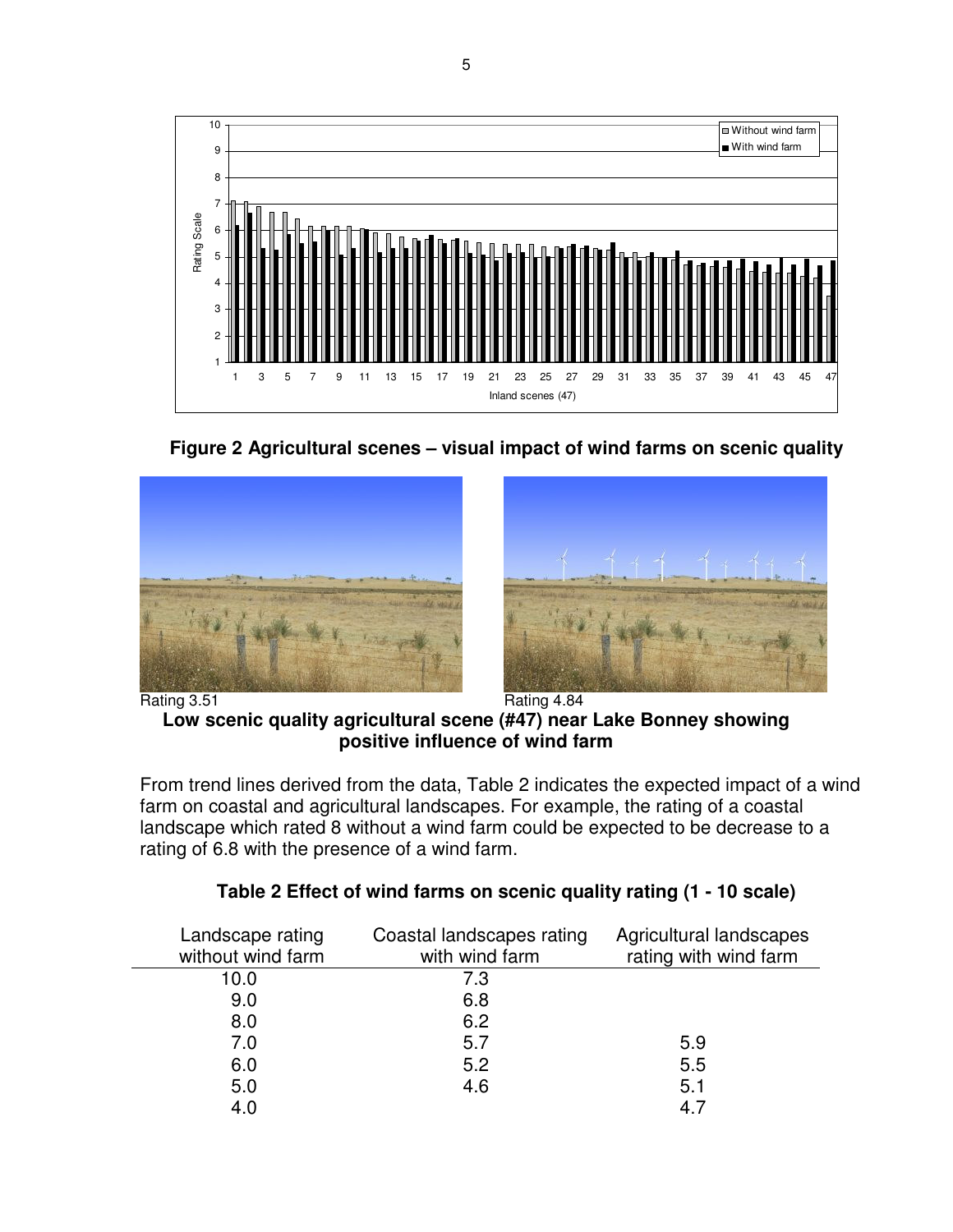|--|--|

6

Overall this study found that wind farms generally had a negative effect on South Australian landscapes of moderate to high perceived scenic quality (i.e. rated approximately 5.1 – 10 on a 10 point rating scale) but had a positive effect on noncoastal landscapes of moderate to lower perceived scenic quality (i.e. approx.  $0 - 5.1$ ). Because ratings of scenic quality relate to the characteristics present and not to location, these findings may apply to similar landscapes elsewhere in Australia. Further studies would be required for this to be established.

# **Coastal Development**

As part of a major study to measure and map scenic quality of South Australia's coastline (Lothian 2005a), an assessment was undertaken of the influence of development upon scenic quality. The study covered housing developments, marinas and structures such as pens associated with aquaculture. Existing developments were included in some scenes and photomontages of developments inserted in the remaining scenes. Housing developments covered shacks which are generally poor quality structures located close to the coast, holiday housing which are more conventional housing structures, and high rise housing developments with apartments.

Coastal scenic quality was diminished in all scenes by the presence of development (Figure 3).



**Figure 3 Visual impact of development on coastal scenic quality**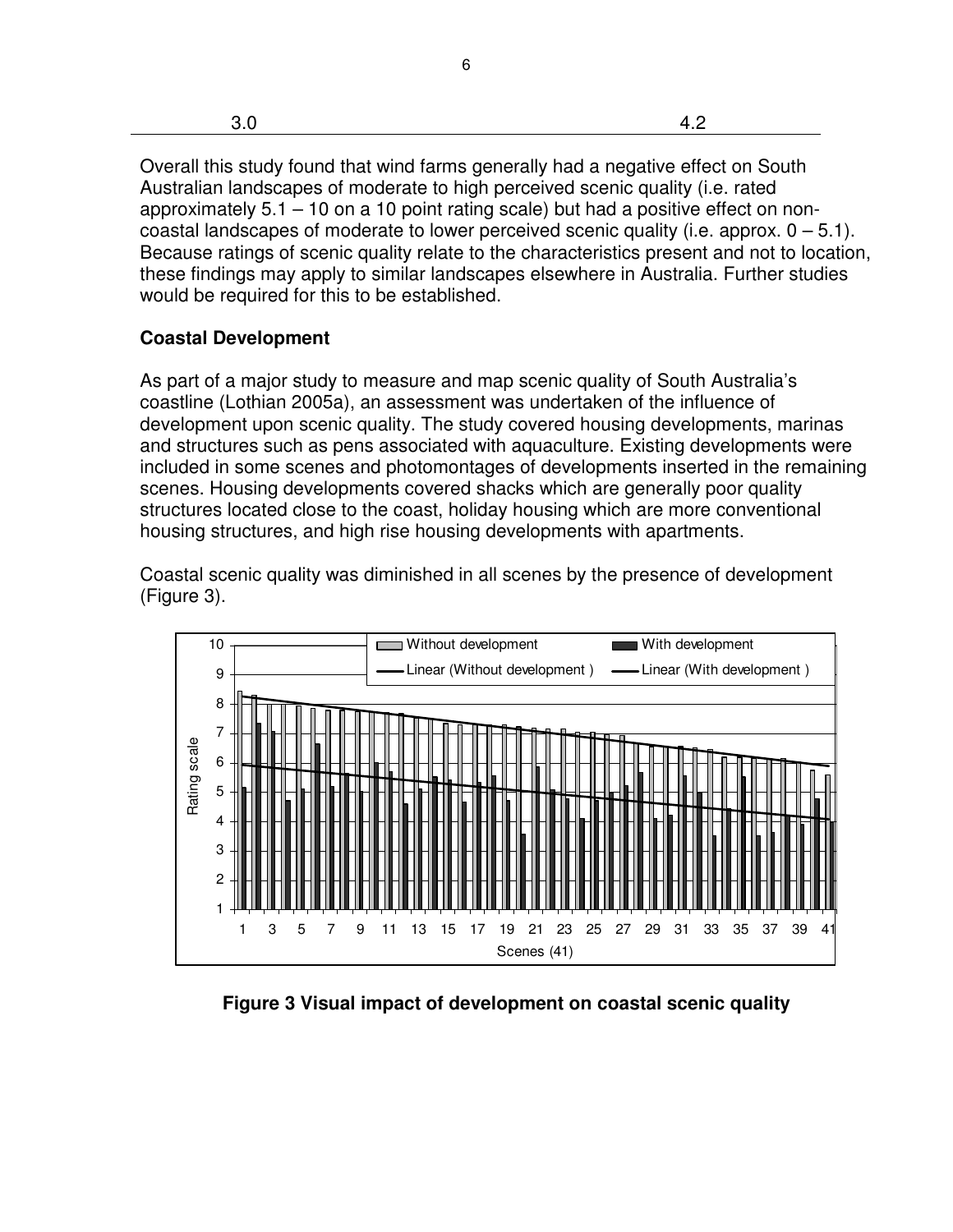



Rating 7.99 Rating 4.72 **Coastal scene (#4) without and with development – holiday housing** 

The trend lines of best fit were near parallel, indicating that the visual impact of development was independent of the particular level of scenic quality. The presence of development diminished scenic quality by around 2 (e.g. 8 reduced to 6; 7 to 5) regardless of whether the original scenic quality was 8 or 5.

Table 3 summarises the varying impacts of differing forms of development. Aquacultural structures had the smallest visual impact while the impact of housing overall was similar to that of marinas. However the impact of shacks was similar to that of high rise developments. The visual impact of housing sited on headlands and on dunes was similar.

| Development                 | Without | With | <b>Difference</b> | % Change |
|-----------------------------|---------|------|-------------------|----------|
| All housing (36 scenes)     | 7.13    | 4.98 | $-2.15$           | $-30.2$  |
| Shacks (3)                  | 6.59    | 4.02 | $-2.57$           | $-39.0$  |
| Holiday housing (28)        | 7.25    | 5.22 | $-2.03$           | $-27.9$  |
| High rise (5)               | 6.75    | 4.17 | $-2.58$           | $-38.0$  |
| Aquacultural structures (2) | 6.92    | 5.77 | $-1.15$           | $-16.6$  |
| Marina (3)                  | 6.70    | 4.74 | -1.97             | $-29.3$  |

### **Table 3 Impact of developments on coastal scenic quality (1 – 10 scale)**

Overall the impact of coastal development was independent of the level of scenic quality and occurred regardless of whether the area was of high or low scenic quality. Developments generally reduced scenic quality by around 2 (on a 1 – 10 scale). Housing and marinas had the largest impact, aquacultural structures less, although this was based on a small number of scenes of marinas, and aquacultural structures.

# **River Murray Developments**

As part of a major study to measure and map scenic quality of the River Murray in South Australia (2007), an assessment was undertaken of the influence of development upon scenic quality. The study covered the location, form and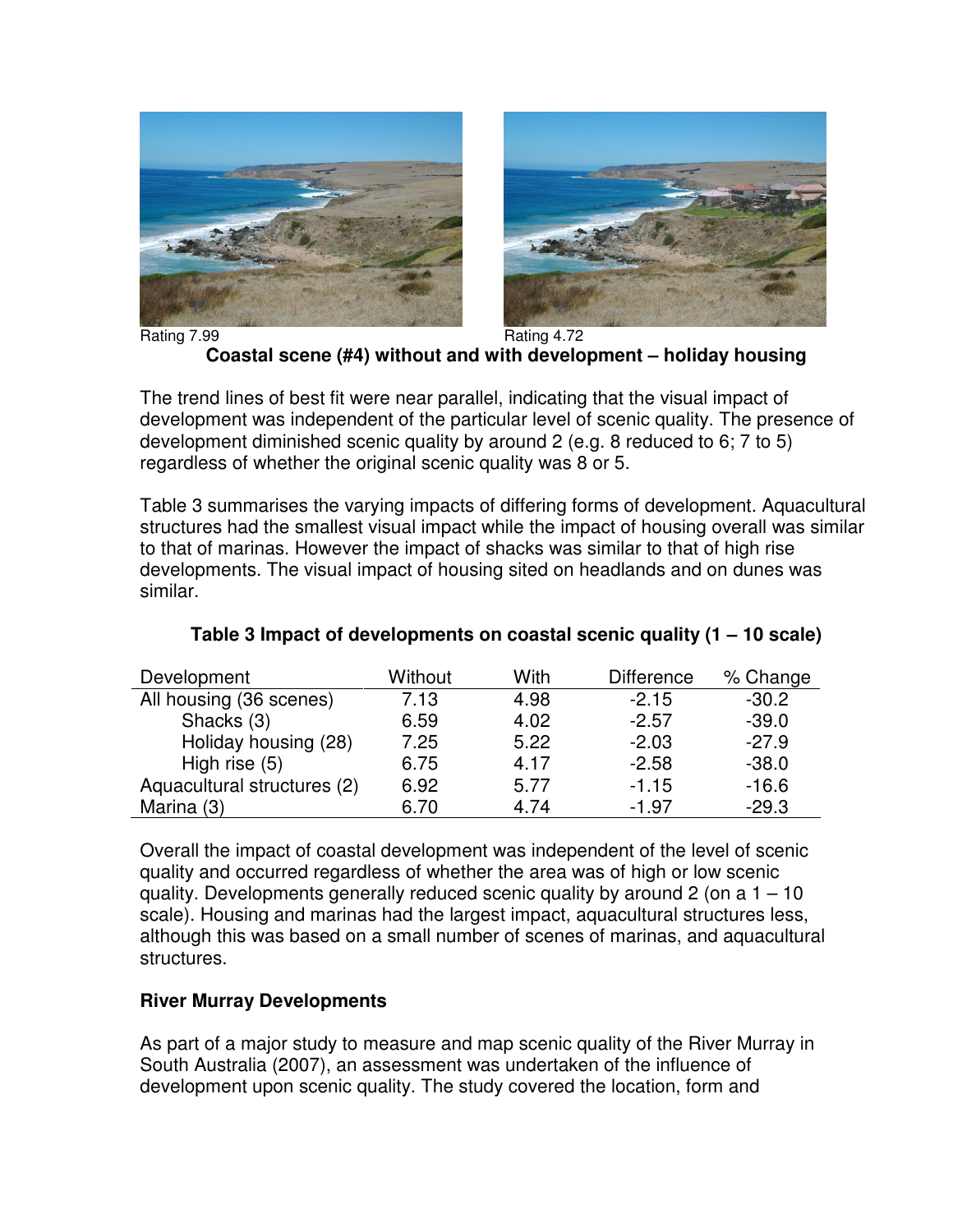surrounds of houses, houseboats, waterfront treatments, caravan and recreation parks, and irrigation pumps. All scenes were of existing developments.





Grade 4.25 Grade 4.16 **Shack development and houseboats along River Murray**

The survey used a nine grade  $(1 – 9)$  rating scale based on bi-polar scaling similar to a Likert scale (Figure 4). Table 4 summarises the mean grades for groups of developments.

| Dislike<br>Neutral |  |  |  |   |  |   |
|--------------------|--|--|--|---|--|---|
|                    |  |  |  |   |  |   |
|                    |  |  |  | ∽ |  | c |

# **Figure 4 Grading of development impacts**

| Form           | Category                  | No. of scenes | Mean |
|----------------|---------------------------|---------------|------|
| House location | Cliff top                 | 2             | 4.5  |
|                | Above floodplain          | 2             | 4.7  |
|                | On floodplain             | 4             | 4.9  |
| House form     | Canal                     | 4             | 4.2  |
|                | Dense housing             | 2             | 4.1  |
|                | Subdivision               | 4             | 4.6  |
|                | Setback from water        |               | 5.3  |
|                | <b>Waterfront housing</b> | 6             | 4.6  |
| House          | Barren of trees           | 2             | 4.1  |
| surrounds      | Native trees              | 3             | 4.9  |
|                | Exotic trees              | 4             | 4.6  |
| Waterfronts    | <b>Jetties</b>            | 8             | 4.7  |
|                | Natural banks             | 6             | 5.1  |
|                | Retaining walls & wharves | 9             | 4.1  |
|                | Sand beach                | 2             | 5.0  |
|                | Eroded river bank         |               | 2.8  |

# **Table 4 Summary of development ratings**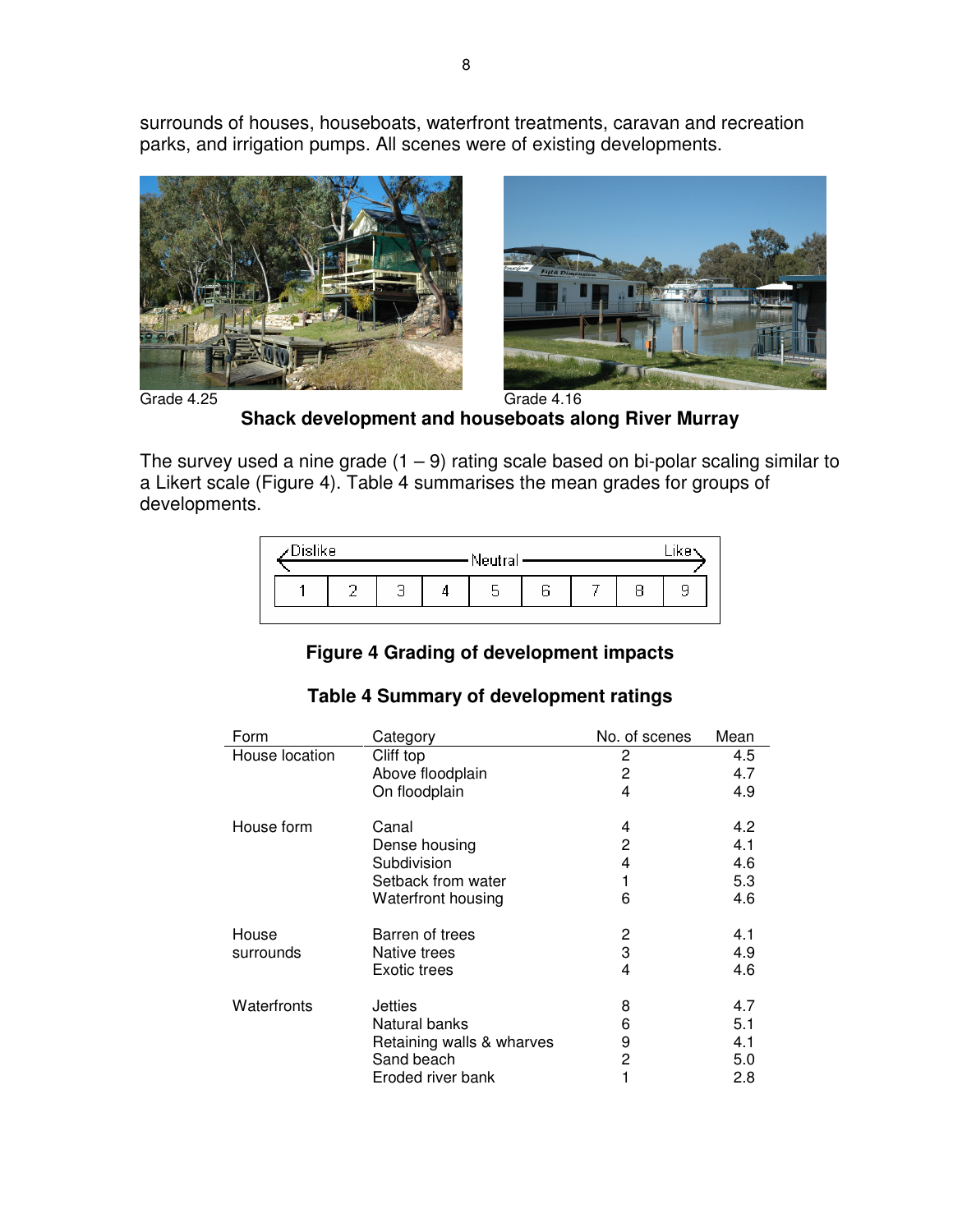| Caravan &<br>recreation | Formal, developed<br>Informal, undeveloped  | 6      | 6.4<br>72         |
|-------------------------|---------------------------------------------|--------|-------------------|
| Houseboats              | Linear moored<br>Marina moored<br>Permanent | 4<br>3 | 4.6<br>4.7<br>3.7 |
| Irrigation pumps        |                                             |        | 3.1               |

Out of the 22 classes of development, caravan and recreation parks were graded the highest, well into the "liked" category. Three other classes were neutral: housing setback from the river, natural waterfronts, and sand beaches. The remaining 18 classes of development were in the "disliked" category. A scene of an eroded river bank was the most disliked scene and irrigation pumps were not much better.

For each form of development, the ratings provided an indication of preferences. In many cases these preferences coincided with good practice as widely accepted by the environmental and planning professions. However, in some cases they did not.

The following summarises the findings for each form of development.

- House location was favoured on the floodplain whereas it would be good practice for houses to be located off the floodplain. However the cliff top location which is not environmentally sound on account of its visual prominence and potential risk issues was least favoured.
- Houses set back from the waterfront were favoured over those along the waterfront. Again this accords with good environmental and planning practice in that it reduces impacts and, depending on land tenure, can allow for public access.
- The low rating of canal developments may be because they are fairly dense forms of development and these were not favoured in a fairly natural, non-urban setting. Canal developments involve major changes to the natural environment and the housing tends to be not well integrated with the environment compared with some shack developments. These developments are often gated communities which is not very egalitarian. There is possibly antipathy towards excluding others from the area, and also towards the presumably wealthy people who own the housing. These factors may underlie the negative view of canal developments.
- Any trees around houses were preferred over barren surrounds, with native trees preferred over introduced species. The use of indigenous species accords with good environmental practice.
- Natural banks which represent low impact were preferred over retaining walls, wharves and jetties.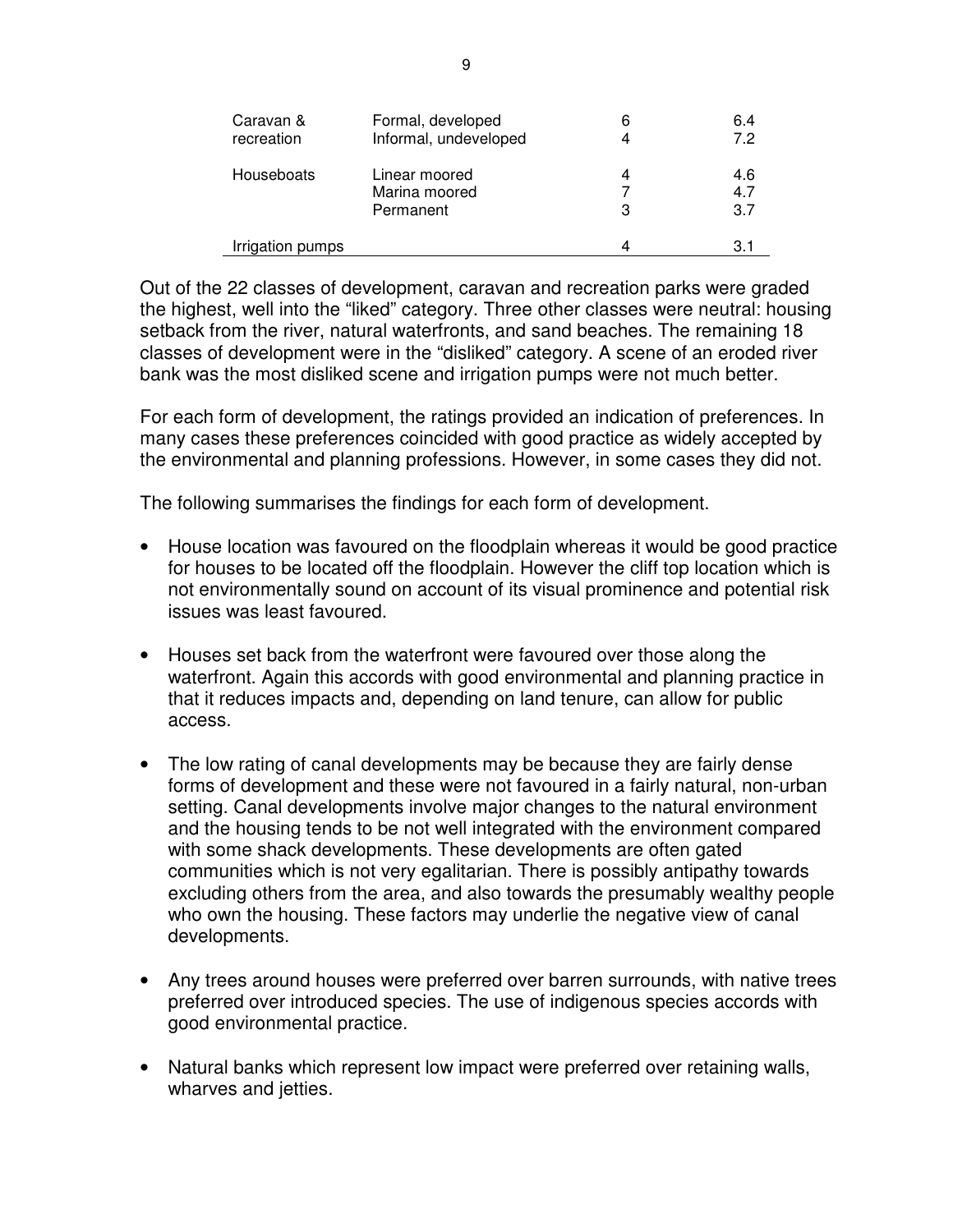- The preference for undeveloped sites for caravans and recreation corresponded with an overall preference for naturalness as opposed to development in the riverine environment.
- The ratings of moored houseboats along the river decreased inversely with the number of houseboats, indicating recognition of their visual impact. Houseboats moored in marinas were slightly preferred over those moored along the river bank.
- Irrigation pumps were perceived to have significant visual impacts, particularly where the pipes were cut through and up the cliffs.

The results indicate both awareness and ignorance of environmental impacts and planning principles.

#### **POLICY IMPLICATIONS**

Based on the findings of these three studies, policy implications have been derived and recommendations made to the respective clients of the studies. The recommendations included the following.

#### **Wind farms**

Wind farms should:

- 1. Not be located in areas of high scenic quality (say ≥7.5)
- 2. Avoid coastal locations where they are visible from the water's edge or from key viewpoints
- 3. Be located inland in areas of lower scenic quality

Although these recommendations may seem to be stating the obvious, the early windfarms in South Australia were located in coastal areas, including Starfish Hill, Wattle Point and, more recently, Cathedral Rocks near Port Lincoln, a coastline of very high scenic quality.

Locating wind farms inland from the coast is likely to reduce available wind velocities and hence affect project viability. However achieving a balance between scenic amenity and commercial viability is the responsibility of the local or State governments which issue the development approval. High quality landscapes are significant environmental and community resources and yield economic benefits from the tourism and recreation they support, benefits which should last well beyond the life of a wind farm.

In South Australia there are extensive areas of low to moderate scenic quality which have excellent wind resources; the south east of the State is an example. Locating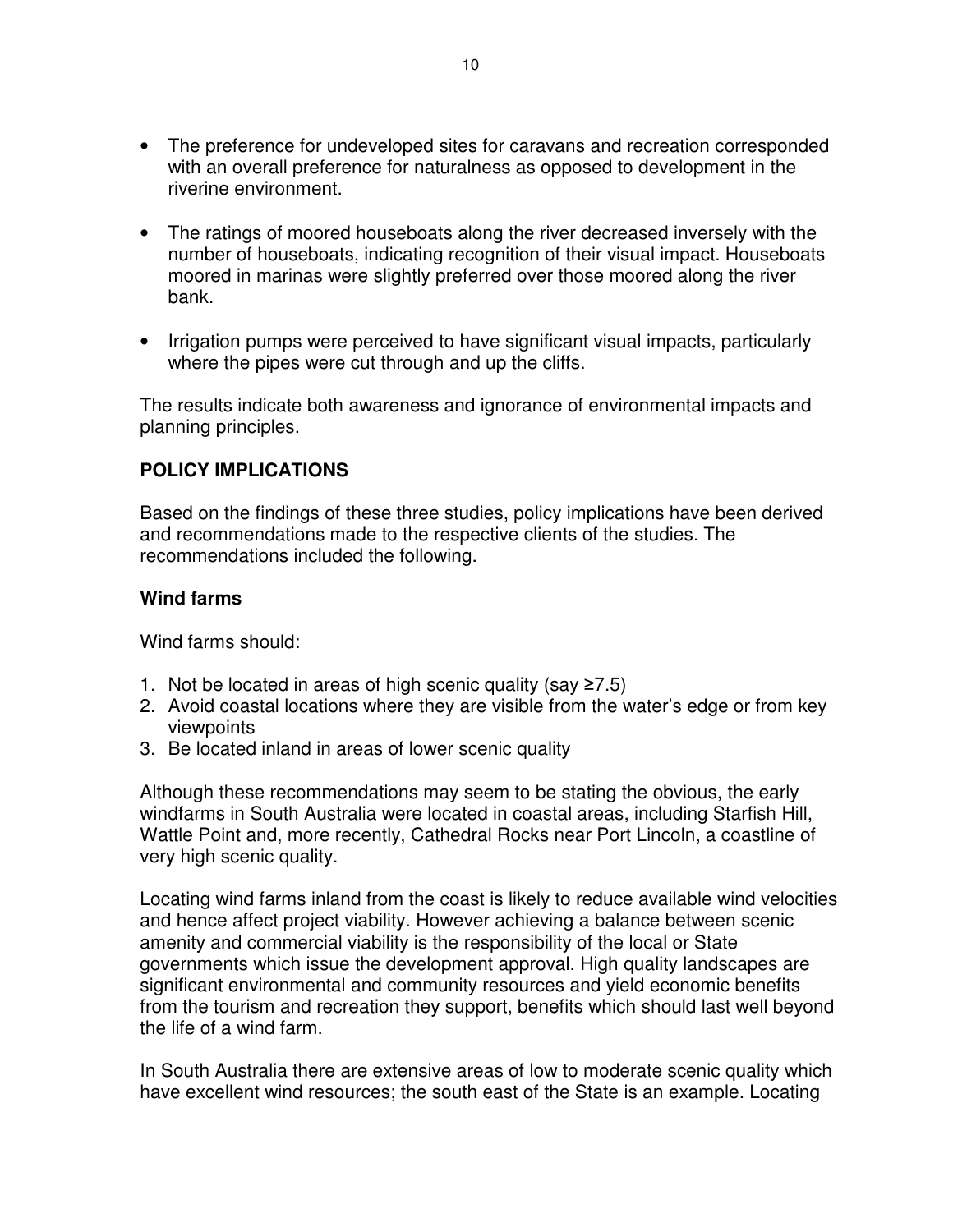wind farms in such areas would gain the environmental benefits they provide without compromising the landscape resources. Care would still need to be taken to minimize their effect on the landscape, even if it is of lesser quality.

Planners need to take the lead in planning for wind farms. Three requirements are:

- 1. A map of wind resources, preferably at the State scale and with sufficient detail for the identification of areas with sufficient wind for viable wind farms;
- 2. A map of regional scenic quality, such as at the State scale;
- 3. Knowledge of the community's evaluation of the visual impact of wind farms from which guidelines for their location can be derived.

While some States have some of these, only South Australia has all three, albeit at a preliminary level. States should aim to measure and map scenic quality which, as well as documenting this significant environmental and social resource, would assist in locating wind farms.

Planners should define, on the basis of their high scenic quality, those areas in which wind farms should not be located, thereby providing the wind farm industry with greater certainty and leaving the choice of suitable alternative sites to the industry to define, subject to the usual environmental and technical requirements, for example consideration of other factors such as heritage and biodiversity.

Based on the author's experience in measuring and mapping scenic quality in South Australia, areas rated 7.5 and over should definitely exclude wind farms. Below a rating of 7.5 there will be areas which, because of their special character, should also be avoided. An example is the Hills Face Zone overlooking Adelaide which, although it rates below 7.5, is of such prominence adjacent to the city that it should not have wind farms located along its ridge. The opposition which occurred regarding a proposed windfarm at Sellicks Hill at the southern end of the Hills Face Zone supports this position.

# **Coastal Development**

As part of the project, recommendations were prepared covering coastal development for the client, the Coast Protection Branch of the South Australian Department for Environment and Heritage.

A strategic framework was defined covering development on the coast, comprising three coastal zones and three levels of coastal scenic quality (Figure 5). This provided for high levels of protection for Zone 1/SQ1 which diminished for SQ2 and SQ3 and for Zones 2 and 3, allowing progressively greater levels of access, structures and developments consistent with maintaining the scenic values as well as other environmental values (e.g. wetlands in SQ3). Within the strategic framework, detailed development issues such as mass and height were considered.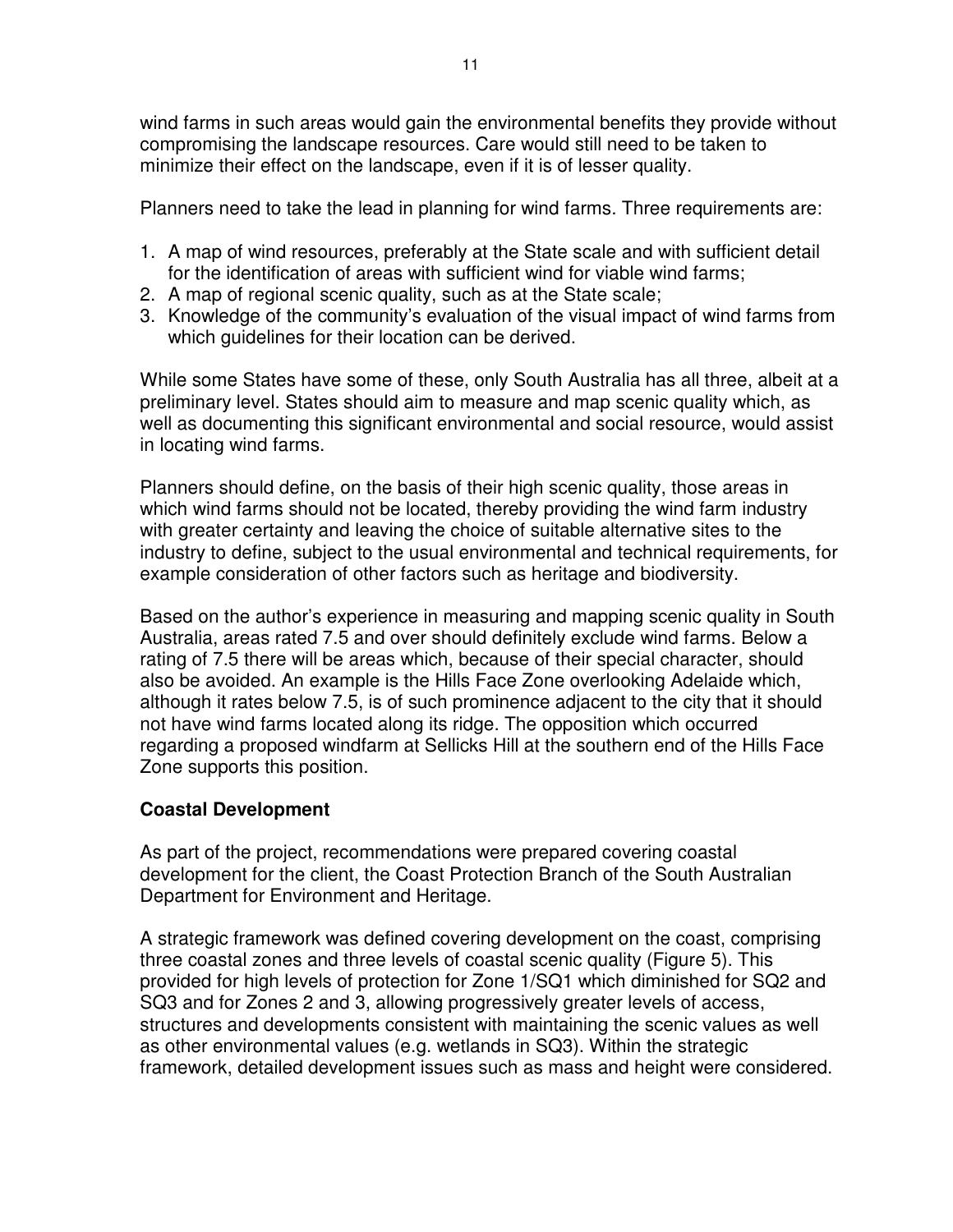

Note: SQ is scenic quality grades 1 (highest) – 3 (lowest). Zones are distance inland: 1 is up to 100 m from sea, 2 is land with sea view, 3 is land up to 5 km inland without sea view

#### **Figure 5 Strategic framework for coastal scenic quality protection**

Within this framework, specific provisions were derived covering:

- Access
- Visitor facilities
- Structures and infrastructure
- Commercial developments
- Tourist resort developments
- Housing developments
- Mining and extractive industries
- Wind farms
- Aquaculture
- Marinas
- Marine Infrastructure

Table 4 illustrates the application of the strategic framework for housing developments in coastal areas.

#### **Table 4 Application of strategic framework for coastal housing development**

|        | SQ <sub>1</sub>                                                                                                                                                                                                    | SQ 2                                                                                                    | SQ <sub>3</sub>                                                                              |
|--------|--------------------------------------------------------------------------------------------------------------------------------------------------------------------------------------------------------------------|---------------------------------------------------------------------------------------------------------|----------------------------------------------------------------------------------------------|
| Zone 1 | No tourist resort<br>developments                                                                                                                                                                                  | Sensitively designed and<br>located tourist resort<br>developments. Low scale.<br>Vegetative screening. | Sensitively designed and<br>located tourist resort<br>developments. Vegetative<br>screening. |
| Zone 2 | No tourist resort<br>developments within 1 km.<br>Beyond 1 km, sensitively<br>designed and located<br>tourist resort<br>developments. No<br>multistorey buildings.<br>Vegetative screening.                        | Sensitively designed and<br>located tourist resort<br>developments. Vegetative<br>screening.            | Sensitively designed and<br>located tourist resort<br>developments. Vegetative<br>screening. |
| Zone 3 | No tourist resort<br>developments within 1 km.<br>Beyond 1 km, carefully<br>designed and located<br>tourist resort develop-<br>ments. Ensure buildings &<br>associated structures are<br>not visible from the sea. | Carefully designed and<br>located tourist resort<br>developments. Vegetative<br>screening.              | Carefully designed and<br>located tourist resort<br>developments                             |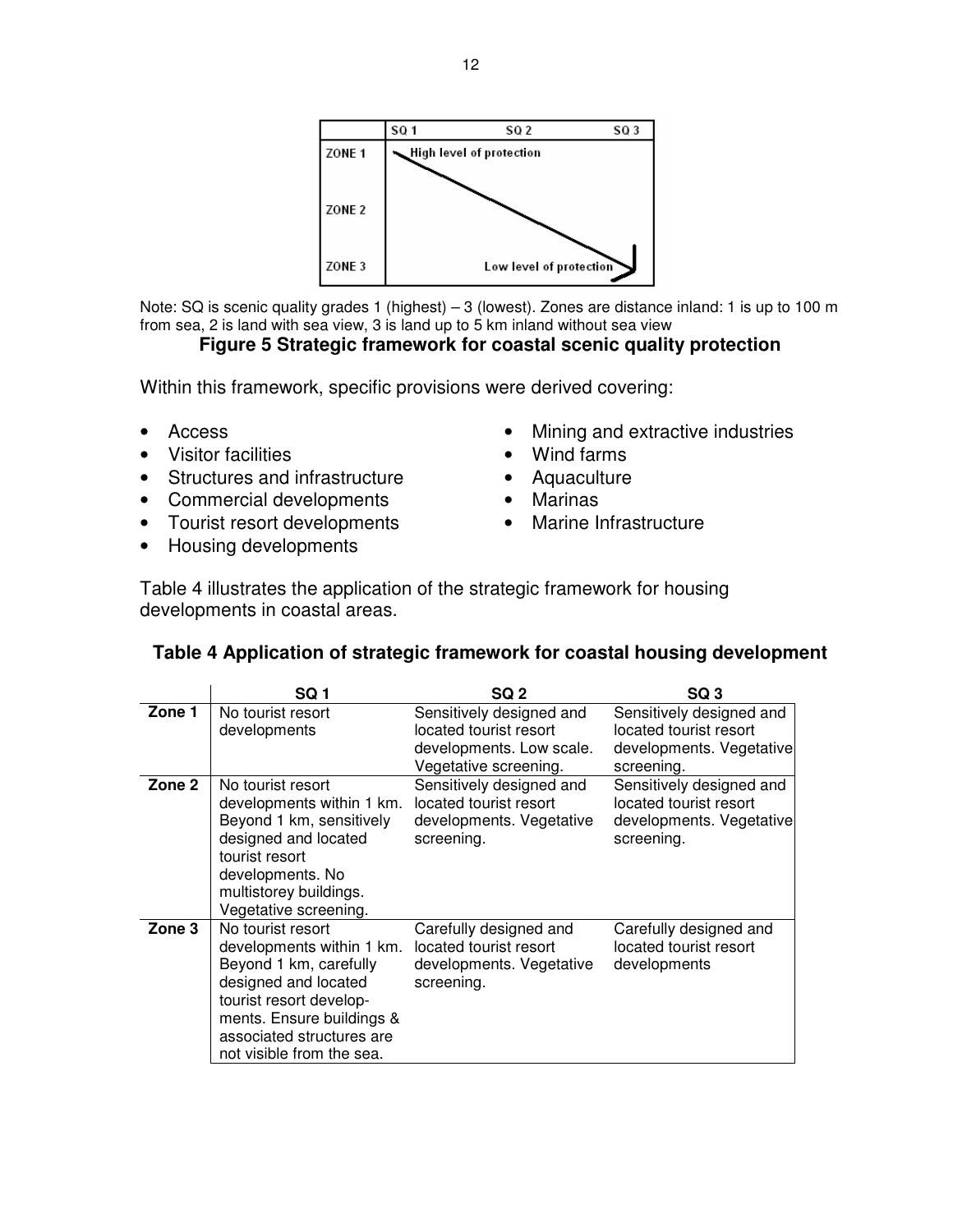#### **River Murray Development**

Recommendations were made to the Department of Water, Land and Biodiversity Conservation covering a range of developments on the River Murray including housing, houseboats, caravan & recreation parks and also developments sited on cliffs. The recommendations sought to protect the floodplain environment and also the view of the banks and the adjacent floodplain when viewed from the river. The recommendations covered screening, colours, planting of trees, location of houseboats off river when not hired, and the location of marinas to minimize the loss of scenic quality.

# **CONCLUSIONS**

The three examples of measuring the community's assessment of visual impact demonstrate the utility and value of such a methodology. It provides an objective, replicable assessment of visual impact, not reliant on an individual's opinion but rather on the aggregated view of the community. The assessment should thus be highly defensible in an appeal situation. The results provide a sound basis on which policies to protect and manage scenic quality can be developed.

# **NOTES**

- 1. Dr Andrew Lothian won the 2006 PIA National Award for Planning Excellence in the environmental planning or conservation category for his report, Coastal Viewscapes of South Australia, which included the study of coastal development.
- 2. The studies on which these three reports of the development aspects were derived are available on the author's website: www.scenicsolutions.com.au . The three reports are: Visual Effects of Wind Farms in South Australia, Coastal Viewscapes of South Australia, and South Australian River Murray Landscape Project.
- 3. Author's contact details: Dr Andrew Lothian, Principal, Scenic Solutions, PO Box 3158 Unley, South Australia, 5061. Email: alothian@aapt.net.au

# **REFERENCES**

Lothian, A., 2000. Scenic quality Assessment of South Australia. PhD dissertation, University of Adelaide.

Lothian, A., 2004. Wind Energy Industry's Responsibility for Visual Impact: a Study of the Visual Effects of Wind Farms in South Australia.  $12<sup>th</sup>$  International Conference of Greening of Industry Network, Hong Kong, November 7 – 10, 2004 .